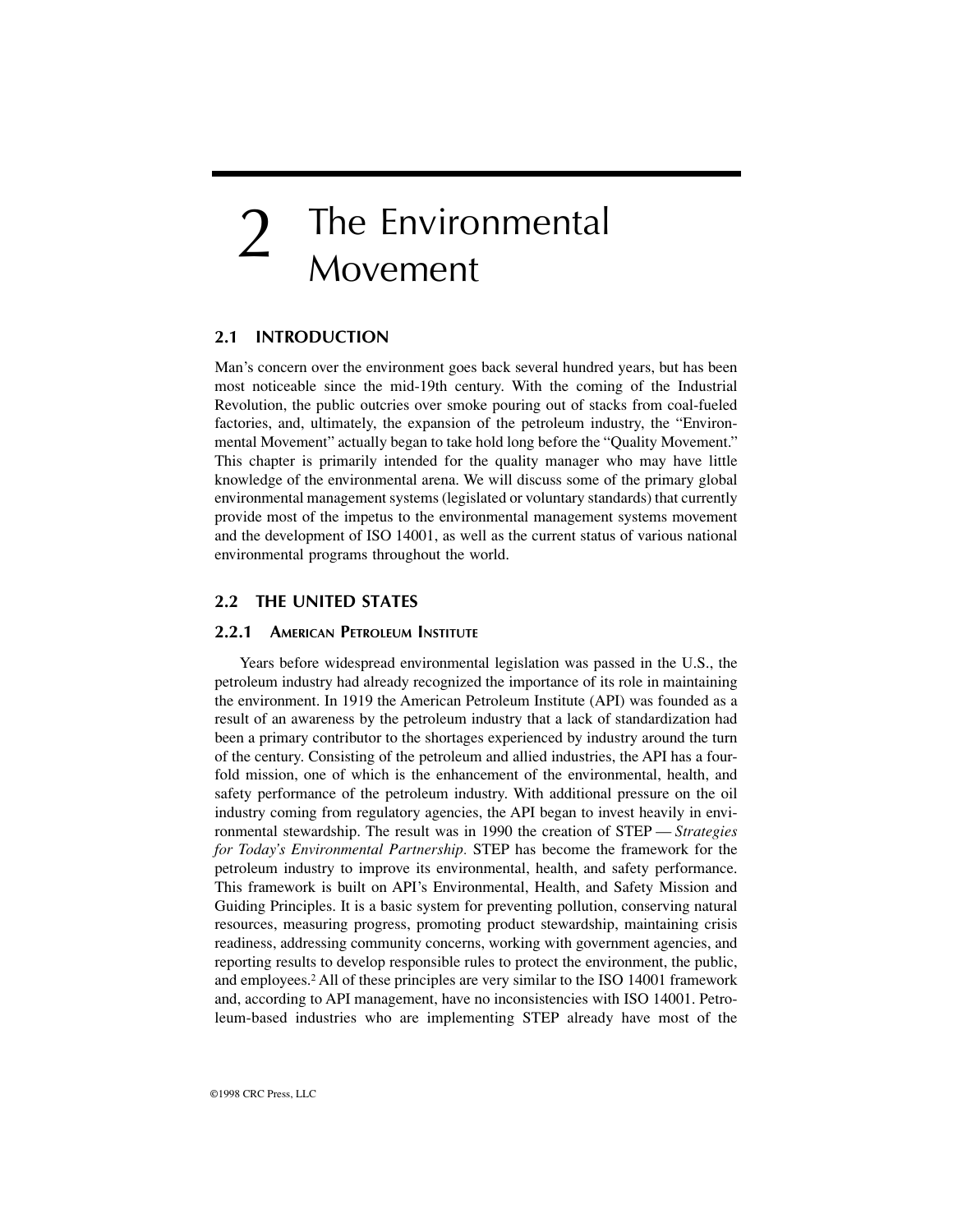ISO 14001 elements in place. With this foundation in place, API is also encouraging the petroleum industry constituents (gasoline stations, refineries, drilling operations, etc.) to become registered to ISO 14001. Implementing ISO 14001 would be most advantageous to those conducting or considering conducting international business and wish to be recognized for conformance to an international environmental management system. Additionally, you will also notice the API principles to be very much a policy statement which incorporates quality principles as well.

# **2.2.1.1 American Petroleum Institute Environmental, Health and Safety Mission and Guiding Principles\***

The members of the American Petroleum Institute are dedicated to continuous efforts to improve the compatibility of our operations with the environment while economically developing energy resources and supplying high quality products and services to consumers. We recognize our responsibility to work with the public, the government, and others to develop and to use natural resources in an environmentally sound manner while protecting the health and safety of our employees and the public. To meet these responsibilities, API members pledge to manage our businesses according to the following principles using sound science to prioritize risks and to implement cost-effective management practices:

- 1. To recognize and to respond to community concerns about our raw materials, products, and operations.
- 2. To operate our plants and facilities, and to handle our raw materials and products in a manner that protects the environment, and the safety and health of our employees and the public.
- 3. To make safety, health and environmental considerations a priority in our planning, and our development of new products and processes.
- 4. To advise promptly appropriate officials, employees, customers and the public of information on significant industry-related safety, health, and environmental hazards, and to recommend protective measures.
- 5. To counsel customers, transporters and others in the safe use, transportation, and disposal of our raw materials, products, and waste materials.
- 6. To economically develop and produce natural resources and to conserve those resources by using energy efficiently.
- 7. To extend knowledge by conducting or supporting research on the safety, health, and environmental effects of our raw materials, products, processes, and waste materials.
- 8. To commit to reduce overall emissions and waste generation.
- 9. To work with others to resolve problems created by handling and disposal of hazardous substances from our operations.

<sup>\*</sup> Printed with the permission of the American Petroleum Institute, 1229 L Street, NW, Washington, D.C. 20008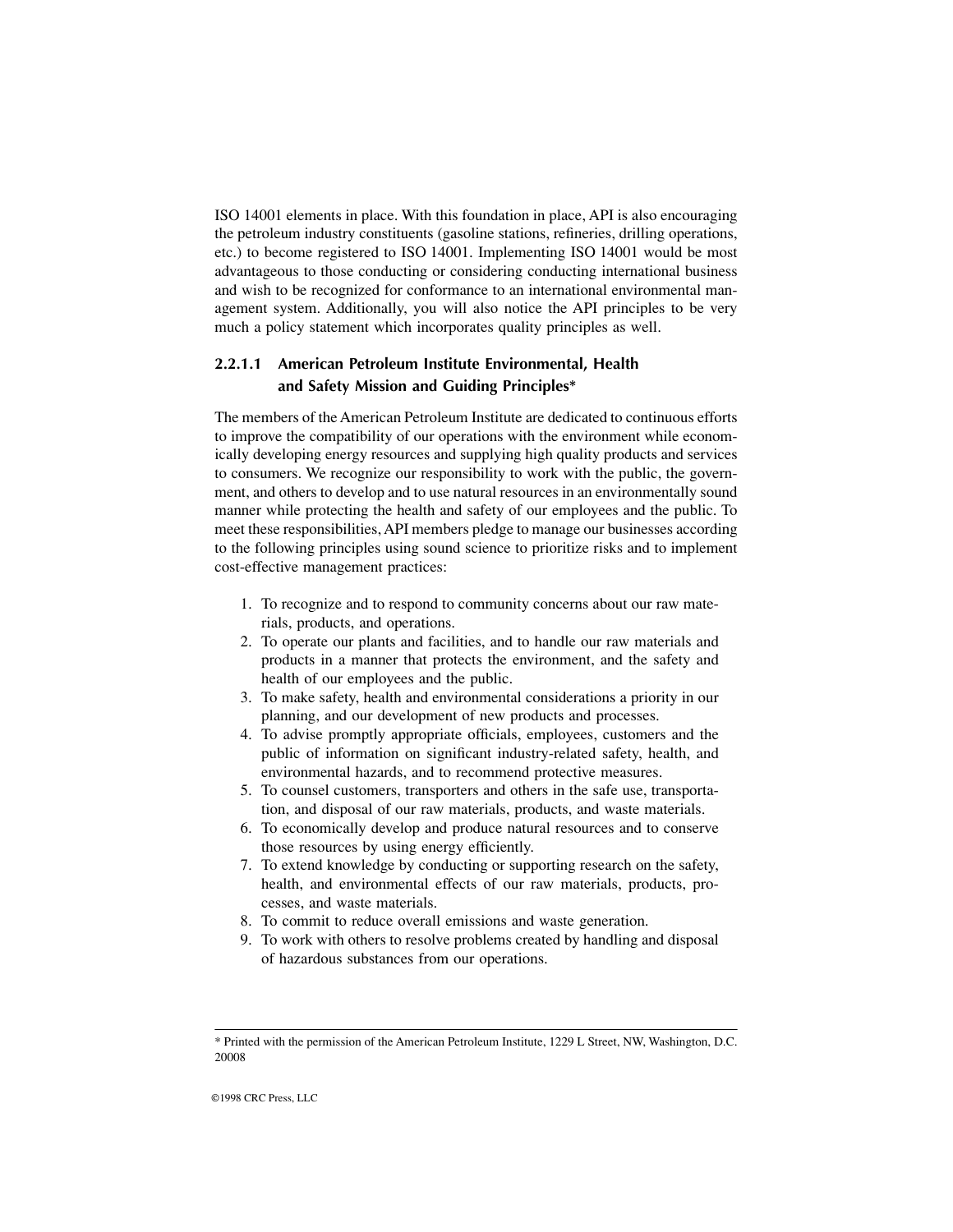- 10. To participate with government and others in creating responsible laws, regulations and standards to safeguard the community, workplace and environment.
- 11. To promote these principles and practices by sharing experiences and offering assistance to others who produce, handle, use, transport or dispose of similar raw materials, petroleum products and wastes.

#### **2.2.2 THE ENVIRONMENTAL PROTECTION AGENCY**

The environmental regulatory movement in the United States actually began several decades before the creation of the EPA and started with the Federal Insecticide, Fungicide, and Rodenticide Act in 1947 and the Air Pollution Control Act of 1955. However, it was not until the late 1960s that the government began to take more aggressive and pragmatic steps to control environmental pollution. In 1969, the U.S. Federal government passed a statute known as the National Environmental Policy Act (NEPA) which was enacted in response to a growing concern over environmental harm resulting from population growth, high-density urbanization, industrial expansion, resource exploitation, and new and expanding technological advances. NEPA declares that it is the continuing policy of the federal government "to use all practicable means and measures, including financial and technical assistance, to create and maintain conditions under which man and nature can exist in productive harmony, and fulfill the social, economic, and other requirements of present and future generations of Americans."

In the following year (1970) President Richard M. Nixon signed an executive order that consolidated several federal environmental activities into a single agency. It was at this point that the Federal Environmental Protection Agency (EPA) was born and it has been nonstop since. Although the EPA lacks a statutory charter or even an overall policy, its purpose is to "protect and enhance our environment today and for future generations to the fullest extent possible under the laws enacted by Congress. The agency's mission is to control and abate pollution in the areas of air, water, solid waste, pesticides, radiation, and toxic substances. Its mandate is to mount an integrated, coordinated attack on environmental pollution in cooperation with state and local governments."

Although the primary focus of the EPA has been regulatory compliance under major statutes [\(Table 2.1\)](#page-3-0), rather than management systems development, it has helped build the groundwork for some of the major U.S. industries' development of an environmental management system.

The Environmental Protection Agency was involved in the development of ISO 14001 and primarily engineered two of the requirements now in the standards: pollution prevention and compliance management. In its evaluation of any environmental system, the "bottom line" for the EPA includes the following questions:

- Can it be a vehicle for going beyond compliance through pollution prevention?
- Can it assist the organization in improving its compliance?
- Will other stakeholders buy into the environmental management system (e.g., ISO 14001) as an alternative to "command and control"?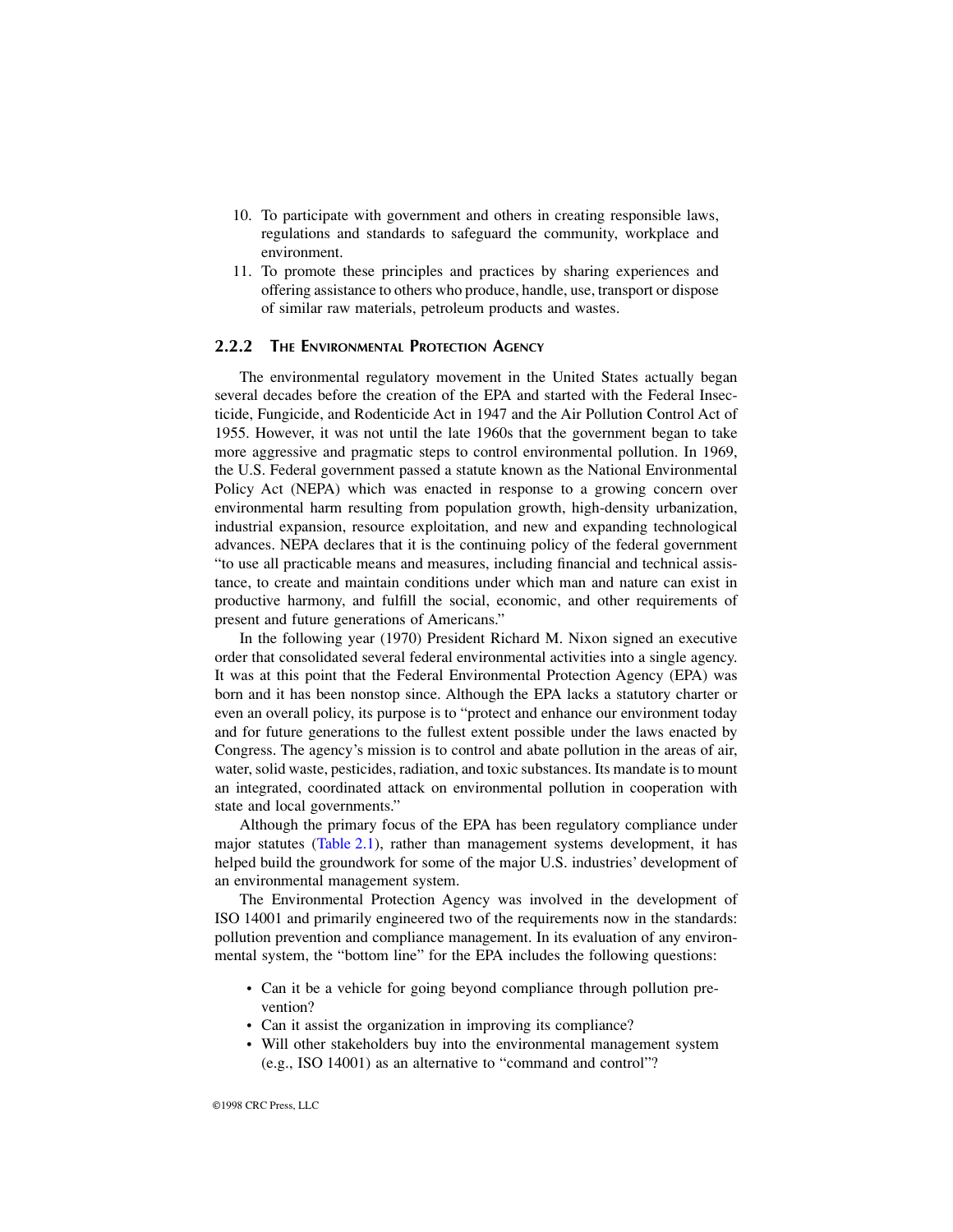| Year | <b>Statute</b>                                                                                                      | <b>Purpose</b>                                                                                                                                                                                                                                                                                               |  |
|------|---------------------------------------------------------------------------------------------------------------------|--------------------------------------------------------------------------------------------------------------------------------------------------------------------------------------------------------------------------------------------------------------------------------------------------------------|--|
| 1947 | Federal Insecticide, Fungicide,<br>and Rodenticide Act                                                              | Screening of the toxic ingredients used in pesticides to<br>ensure they do not present unnecessary hazards to<br>human health or "nontargeted" species                                                                                                                                                       |  |
| 1970 | Clean Air Act (amendments)                                                                                          | Requires EPA to set uniform federal ambient air<br>standards through emission controls on new stationary<br>sources, hazardous air pollutants, and new motor<br>vehicles                                                                                                                                     |  |
| 1972 | The Federal Water Pollution<br>Control Act (also known as the<br>"Clean Water Act")                                 | Into the waters of the United States: (a) control industrial<br>discharges; (b) control and prevent spills of oil and<br>hazardous substances; (c) regulate discharges of dredge<br>and fill materials; and (d) provide financial assistance<br>for construction of publicly owned sewage treatment<br>works |  |
| 1976 | The Solid Waste Act (also known<br>as the "Resource Conservation"<br>and Recovery Act")                             | "Cradle to grave" management (including storage,<br>treatment, and disposal) of hazardous waste                                                                                                                                                                                                              |  |
| 1976 | <b>Toxic Substance Control Act</b>                                                                                  | Imposes broad regulatory control over all chemicals<br>produced or used in order to eliminate the risk of human<br>or environmental exposure to an untested chemical                                                                                                                                         |  |
| 1980 | The Comprehensive<br><b>Environmental Response</b><br>Compensation and Liability Act<br>(also known as "Superfund") | Control inadequate authority and funding in existing<br>environmental legislation for dealing with uncontrolled<br>and abandoned hazardous waste sites                                                                                                                                                       |  |
| 1986 | The Emergency Planning and<br>Community Right-to-Know Act                                                           | Requires public notification of Extremely Hazardous<br>Substances                                                                                                                                                                                                                                            |  |

<span id="page-3-0"></span>**TABLE 2.1 U.S. Environmental Protection Legislation**

The EPA, however, is still not satisfied with the standard in that it is concerned ISO 14001 does not require compliance and has to date been unsuccessful in its efforts to get compliance audit requirements. It is the author's opinion that the EPA has still failed to recognize that the ISO 14001 Environmental Management Standards are voluntary for implementation worldwide and they cannot be as prescriptive from a compliance standpoint. In the United States many industries are fearful of potential compliance auditing requirements because of the legal system in the U.S. (e.g., financial and litigation issues). The result is that many firms will see this as a major obstacle to implementing a continual improvement process or any other management system such as ISO 14001. This issue will be discussed further in Chapter 3.

## **2.2.3 RESPONSIBLE CARE PROGRAM®**

The Responsible Care Program® was established in 1988 by the Chemical Manufacturers Association (CMA) and, although it is a voluntary program, it is a requirement in order to participate in the CMA. Its members are required to: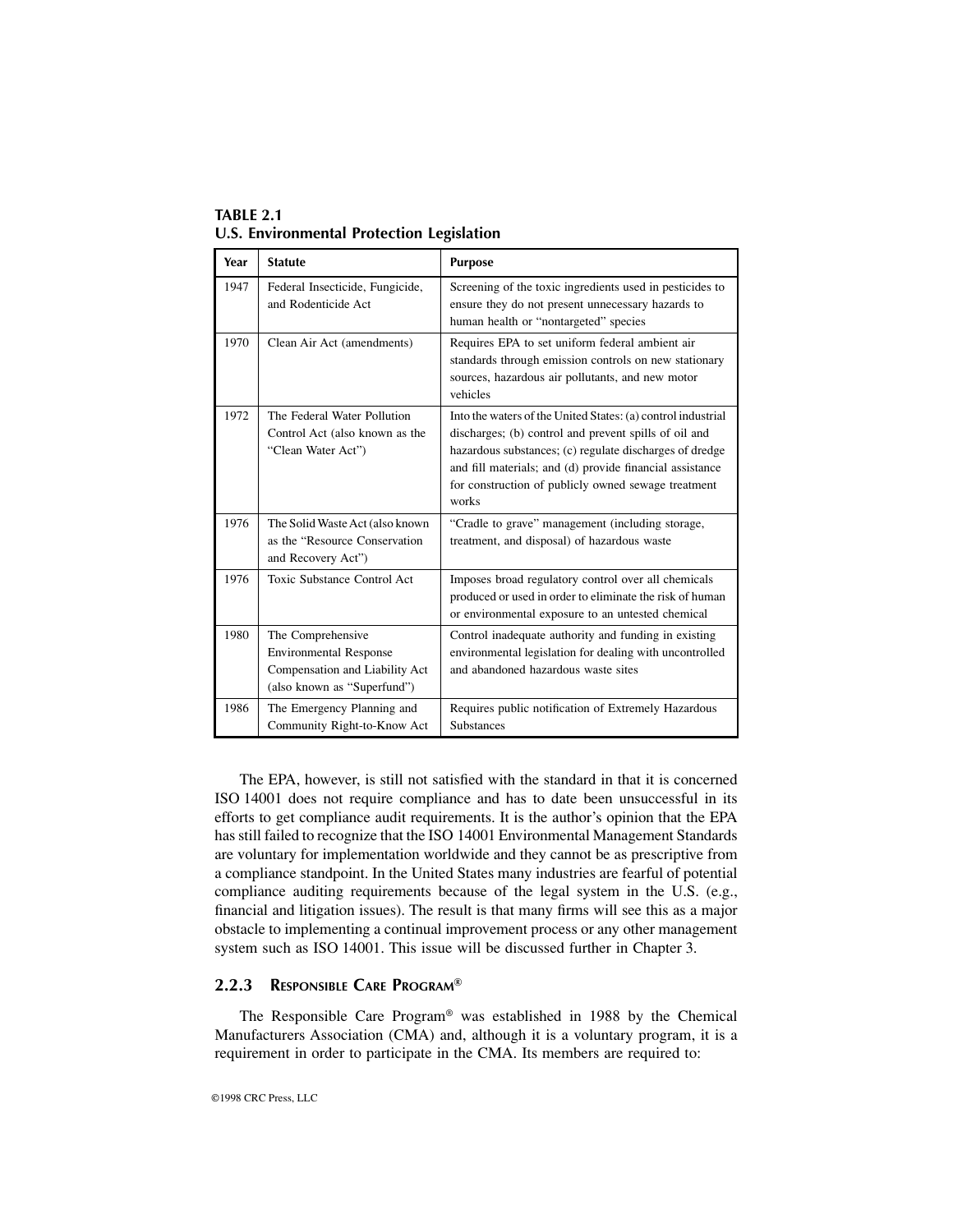- improve performance in health, safety, and environmental quality.
- listen and respond to public concerns.
- report their progress to the public.

The Program lists several management practices for chemical companies in the areas of pollution prevention, process safety, emergency response, employee health and safety awareness, product stewardship and general chemical management.

#### **2.2.3.1 Guiding Principles of Responsible Care®**

- 1. To recognize and respond to community concerns about chemicals and our operations;
- 2. To develop and produce chemicals that can be manufactured, transported, used, and disposed of safely;
- 3. To make health, safety, and environment considerations a priority in our planning for all existing and new products and processes;
- 4. To report promptly to officials, employees, customers and the public, information on chemical-related health or environmental hazards and to recommend protective measures;
- 5. To counsel customers on the safe use, transportation, and disposal of chemical products;
- 6. To operate our plants and facilities in a manner that protects the environment, and the health and safety of our employees and the public;
- 7. To extend knowledge by conducting or supporting research on the health, safety and environmental effects of our products, processes and waste chemicals;
- 8. To work with others to resolve problems created by past handling and disposal of hazardous substances; and
- 9. To participate with government and others in creating responsible laws, regulations, and standards to safeguard the community, workplace, and environment.

As you become more familiar with ISO 14001, you will notice the compatibility with Responsible Care®. A key difference is that Responsible Care® is a series of very specific management initiatives, while ISO 14001 is a very broad-based environmental management system. The result is participation in Responsible Care® will not automatically meet the requirements of ISO 14001, but does provide an excellent start. Of major concern to many members of the CMA, however, is whether or not ISO 14001 will ultimately even replace Responsible Care®. Specific key differences between Responsible Care® and ISO 14001 are in the areas of identifying environmental aspects, monitoring and measurement as it applies target progress and, thus, continual improvement, auditing, and management review.

## **2.3 THE EUROPEAN UNION**

Various members of the European Union have been primary drivers of the ISO 14001 Environmental Management Standards. For the past two decades, many of the EU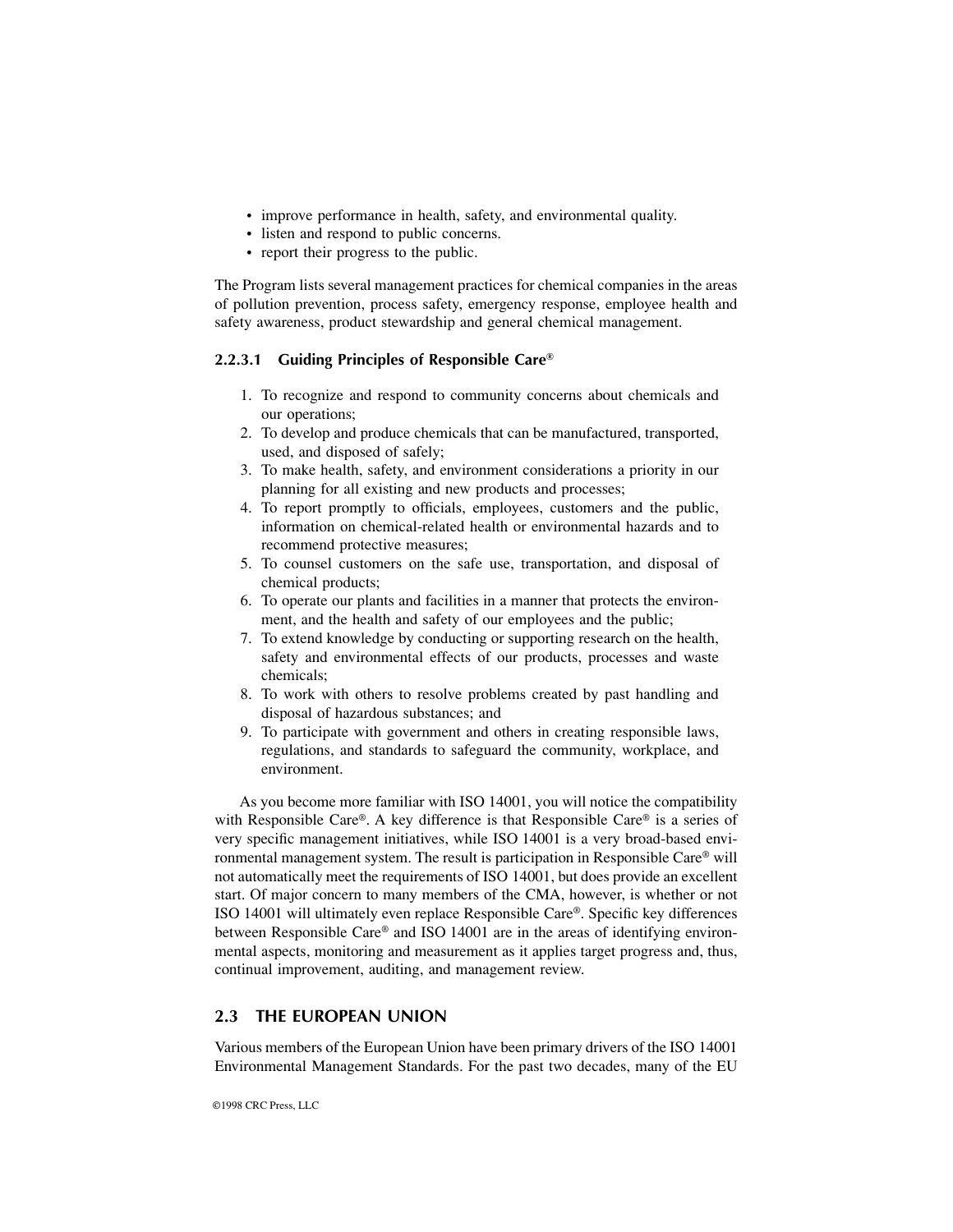countries have had stringent environmental programs. Germany was a primary mover in the area of recycling when they passed a stringent packaging law in May 1991. The law required manufacturers to assume all responsibility for the recycling and disposal of product packaging. The rest of the European Union, however, caught on quickly. As an example, Sweden, beginning in 1994, now holds companies financially responsible for the manufacture and/or import or sale of packaging and packaged goods for the packaging materials being collected and recycled. Sweden has formed a materials company to manage the program and all companies are required to arrange for package recycling in some manner.

The EU's constantly changing regulations on the environment are continuing to make it harder and harder to conduct business on the European continent. In addition to the 200 plus EC directives, a business must be aware of the individual country's regulations and, most likely, be certified to the ISO 9000 standards. Despite the tremendous efforts to unify the members, an easing of the situation and potential standardization of environmental regulations across the EU is not expected to take place very soon.

#### **2.3.1 ECO-MANAGEMENT AUDIT SCHEME (EMAS)**

Passed in 1993 as European Commission Regulation 1836 (e.g., EC 1836/93), the Eco-Management Audit Scheme has the primary objective of promoting continuous improvement of the environmental performance of industrial activities by:

- establishing and implementing environmental policies, programs, and management systems by companies in relation to their sites.
- systematically, objectively, and periodically evaluating the performance of such elements.
- providing information on their environmental performance to the public.

Although voluntary like 14001, it may prove vital for companies to conduct business within the EU, although European companies are unlikely to stipulate 14001 as a trade requirement unless there is a potential market advantage.

This last objective requiring public disclosure of a company's environmental performance has raised major complaints from outside the European Union. The United Kingdom's Environmental Protection Act of 1990 contains some, but less stringent disclosure requirements than EMAS. Additionally, EMAS requires a policy to cover methods for:

- assessing, controlling, and reducing a company's environmental impacts.
- managing energy, raw materials, and waste.
- production process changes.
- product planning (design, packaging, transportation, use, and disposal).
- determining environmental performance and practices of contractors and suppliers.<sup>3</sup>

This last policy requirement is already raising questions from industries in non-European Union countries regarding the potential requirement for a supplier or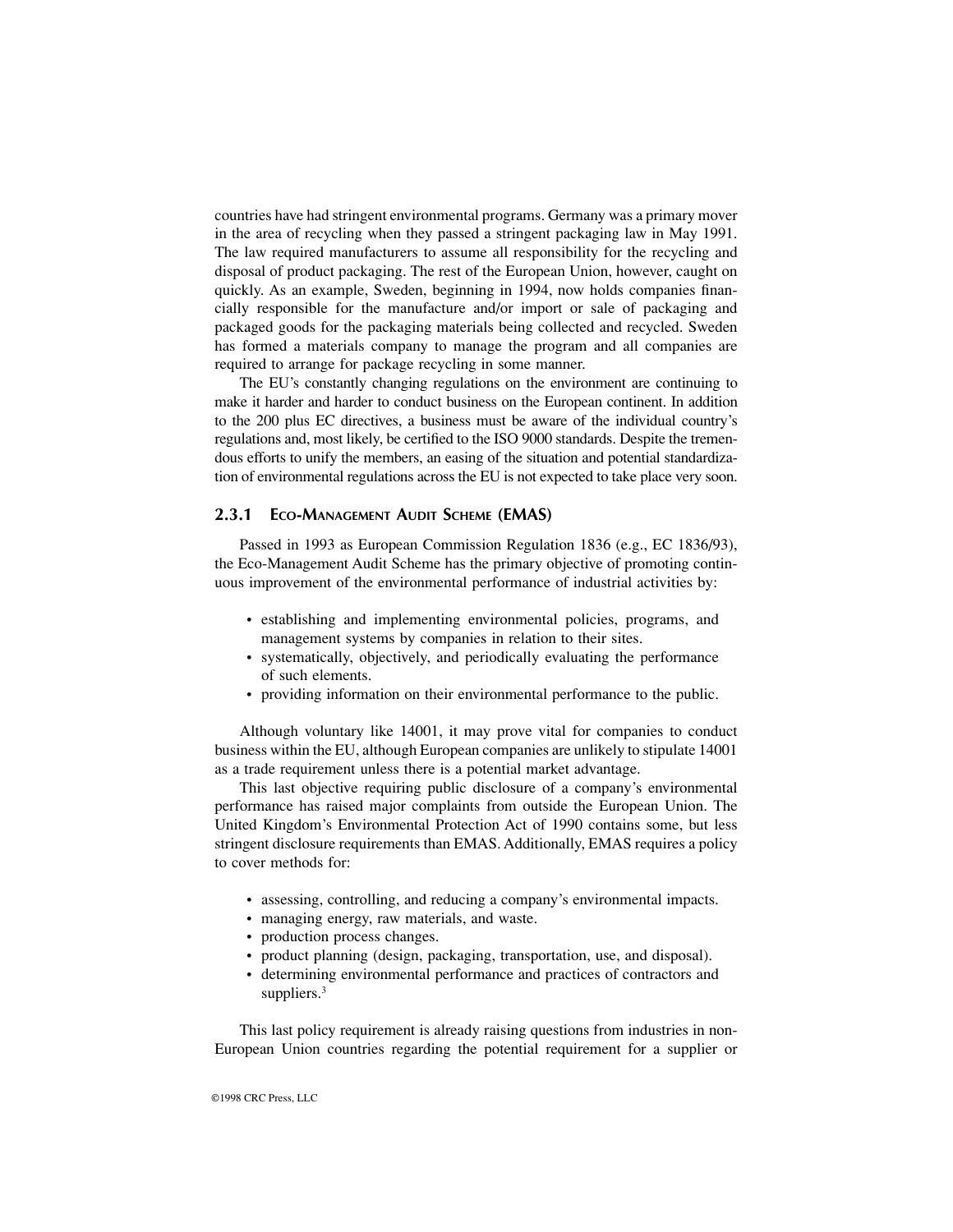contractor to have some certified environmental management system in place before being allowed to conduct business in Europe or with a European-based company with sites in other parts of the world. This situation is already being faced by the automotive industry, and an EMAS-mandated environmental management system will most likely fall next on the power, manufacturing, and waste disposal industries.

The EMAS regulation is being recognized by some non-EU businesses as a very comprehensive specification for an environmental management standard and, thus, are choosing to use it as the reference point for developing their environmental management system instead of ISO 14001. It is expected that ISO 14001 will not affect EMAS, but the difficult choice for many companies will be whether to focus on ISO 14001 or EMAS. Many view ISO 14001 certification as a stepping stone to EMAS. The decision will come from a company's primary goal: *performance* (EMAS) or *conformance* (ISO 14001). Since ISO 14001 is much broader in scope and less prescriptive, it means that businesses already registered to EMAS have the major infrastructure in place for registration to ISO 14001 if they so choose to do so — some most likely will not do so. The German chemical industry, due to its tremendous potential impact on the environment, has been the primary driver of the Eco-Management Audit Scheme (EMAS) and has basically "shunned" ISO 14001 and any of the "bridging" documents developed to link EMAS and ISO 14001.

#### **2.3.2 BRITISH STANDARD 7750**

In September 1996, the 15 representatives to the European Union voted to accept ISO 14001 as the sole European standard for environmental management which became known as EN 14001, *Environmental Management Systems* — *Specification with Guidance for Use.* This decision has and will result in the phase out of all other national environmental management standards throughout Europe, including British Standard 7750. The impact BS 7750 had on the development of ISO 14001 cannot be ignored. Many firms worldwide who have chosen to be certified to BS 7750 as their environmental management system have chosen not to invest further on other standards such as ISO 14001. As a much more rigorous standard, however, registration to ISO 14001 may incur very little extra cost.

British Standard 7750 was issued in 1994 as a United Kingdom environmental management standard and is considered the "father" of ISO 14001. BS 7750 requires a business have the following:

- Policy
- Management reviews
- Management audits
- Management records
- Organization and personnel
- Environmental effects evaluation and register
- Objectives and targets
- Management program
- Management manual and documentation
- Operational control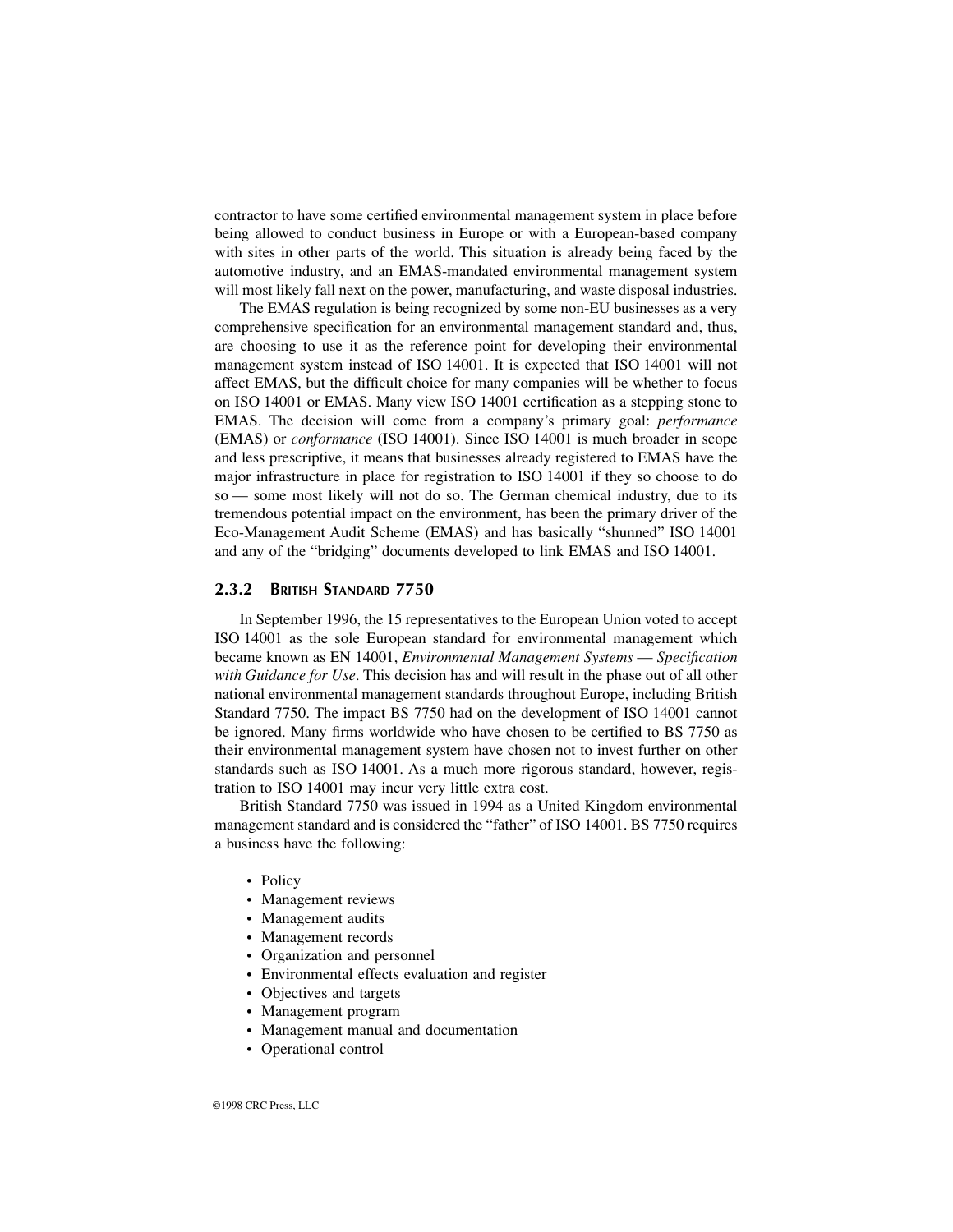#### **2.4 NORTH AND SOUTH AMERICA**

#### **2.4.1 MEXICO**

With the introduction of the North American Free Trade Agreement (NAFTA), a great deal of attention on the environmental problems in Mexico, as well as in Latin America in general, has raised concerns. Many industries in the United States are worried about "pollution export and import" across the southern United States border that will affect U.S. border communities. Thus, there has been pressure on Mexican industries to implement ISO 14001 from firms in the United States who worry that their images may be damaged if they continue to conduct business with "environmentally irresponsible" firms in Mexico, especially those along the border. Mexico, however, has made great strides in the area of environmental protection, and has had an environmental auditing standard which predates ISO 14001 — Mexico's efforts have not necessarily been in response to NAFTA or pressure from United States industries. Although NAFTA does include environmental provisions, Mexico has had strong public commitment and government concern for improving the environment that preceded NAFTA.

Mexico's voluntary environmental auditing program was introduced by the Federal Environmental Attorney General (Procuraduria Federal de Proteccion al Ambiente or PROFEPA) in response to a series of industrial disasters in Mexico which showed there was a serious lack of trained environmental and safety inspectors. The audit is a comprehensive EH&S review and includes worker protection (safety and occupational hygiene) and environmental releases (such as soil and groundwater contamination from prior practices). Additionally, there are verifications of Mexico's environmental, health, and safety regulations and adherence to international EH&Srelated standards (i.e., OSHA, EPA, API, etc.).4 As an example, in order to become and remain competitive in the worldwide market, Mexico's chemical industry adopted the principles of the Responsible Care Program®.

Due to the introduction of TQM in the late 1980s and early 1990s, Mexico's industry has become much more receptive to TQEM-based management approaches. In addition, Mexico's environmental legislation (primarily the 1989 General Law on Ecological Equilibrium) has focused on a prevention-based approach to environmental management. Of major concern, however, are the SMEs (small to mediumsized enterprises) which constitute more than 90% of businesses in Mexico, who are not as familiar with the concept of TQM much less familiar with ISO 14001.

Mexico played a very late role in the development of ISO 14001 and now feels that it has to play catch up. The reason for this is twofold: (1) the lack of support for ISO 14001 early on by Mexico's government and industry has resulted in Mexico being unable to provide proper input into the standards as they relate to potential trade issues; and (2) there has been a general resentment from most of the Latin American and to a minor extent, African nations who feel they were "excluded" from participating in ISO 14001 by the nations who dominated their development the United States, the European Union, and Canada. Recently, however, the Mexican government and larger businesses have stepped to the forefront as they have begun to see environmental performance as strategic in their efforts to expand markets. In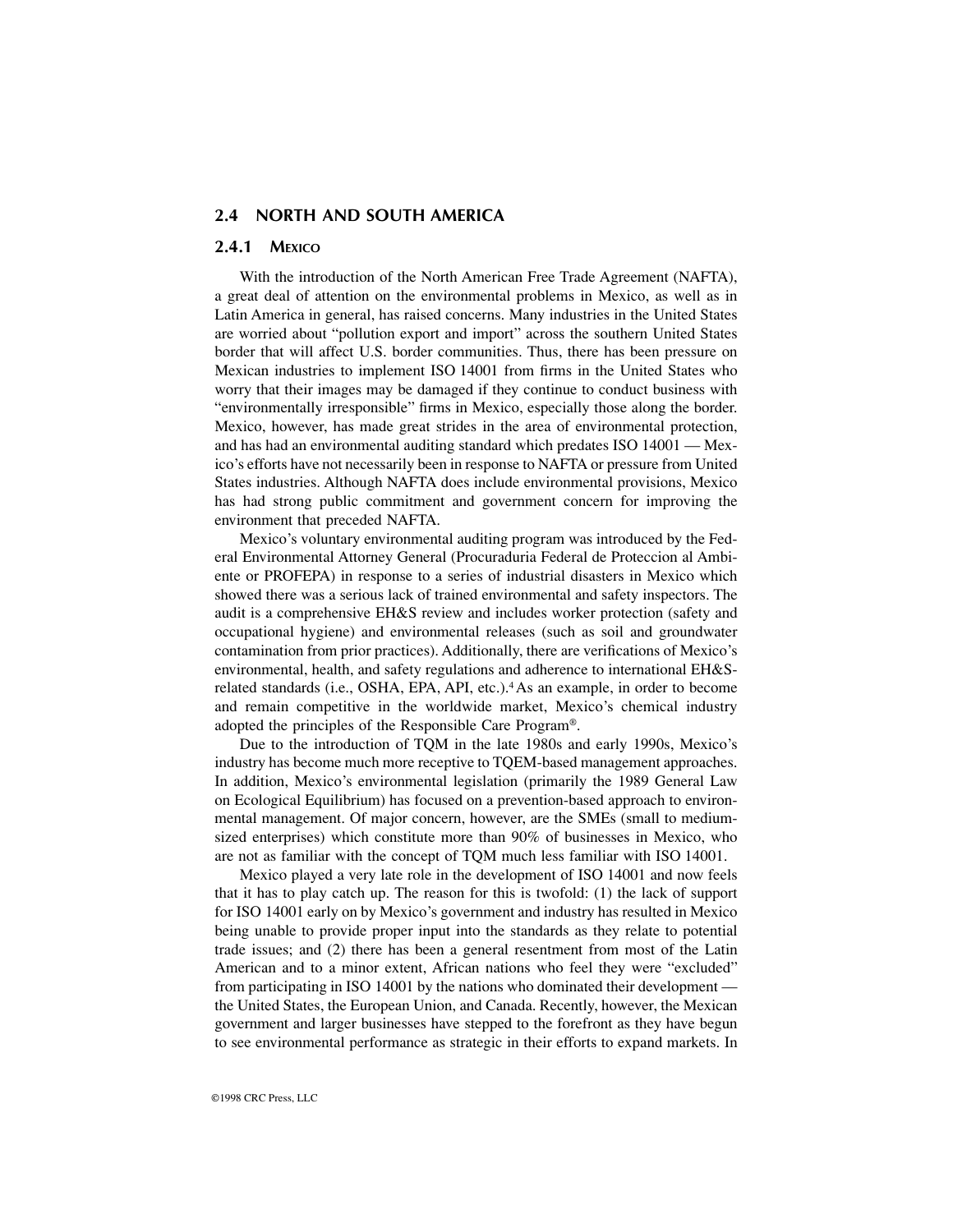particular, the electronics industry in Mexico (due to the large export of manufacturing from the U.S. electronics industry) and other industries owned by U.S. firms along the U.S./Mexico border have begun to focus more energy on ISO 14000.

The Mexican government, through a unit of Mexico's environmental secretariat, the National Institute of Ecology (INE), has begun incorporating ISO 14000 into Mexico's environmental laws. Additionally, the Ministry of Environment, Natural Resources, and Fisheries (SEMARNAP) has restructured to incorporate all agencies that are environmentally-related and begun issuing standards for hazardous waste, air emissions, and wastewater discharge. Mexico has begun to position itself as a world-class environment leader.

#### **2.4.2 BRAZIL**

Brazil has come under consistent pressure to reduce the destruction of the Amazon rainforests and to implement the concept of sustainable development throughout its industries. Although sustainable development has become a major factor in Brazil, most of the major Brazilian industries are implementing ISO 14001 as a means of avoiding future nontariff barriers and to assist in promoting market share both nationally and internationally.

A third reason for implementation is to comply with Brazil's national environmental laws and regulations that are structured very similarly to those of the environmental regulations in the United States. The enforcement of them has been very relaxed and it is hoped that implementation of an environmental management system like ISO 14001, which requires regulatory compliance evaluations, will help companies to become more regulatory compliant. Of primary difficulty, however, for many Brazilian companies is lack of experience: it has been difficult for small to medium-sized enterprises to get into regulatory compliance much less attempt to implement ISO 14001 because they lack finances and experience and do not have the experience of other companies to draw upon. Much as was done to promote and implement ISO 9000, the Brazilian government will be offering financial support, such as tax incentives.

#### **2.4.3 THE REST OF LATIN AMERICA**

The rest of the countries in Latin America have very vague environmental regulations without any specific guidelines. Most of them have rudimentary environmental programs and only began to evaluate ISO 14001 in its later stages. As in Mexico and Brazil, major trade issues and growing public concern over environmental exploitation will continue to drive them towards programs such as ISO 14001 and the development of better defined environmental regulations. Chile and Colombia are two such nations who are now taking a hard look at ISO 14001 as a national standard much as they did with ISO 9000. Industries in Chile and Colombia have begun to draw upon their experiences with ISO 9000 to provide a foundation for potential integration of ISO 14001. Chile, in particular, adopted ISO 9000 as its national standard (NCH-9000) in order to increase and maintain market share. Its mining industry is crucial to that country's economic health and the Chilean government may require registration to ISO 14001. In Colombia, many firms are in the early stages of implementing ISO 14001.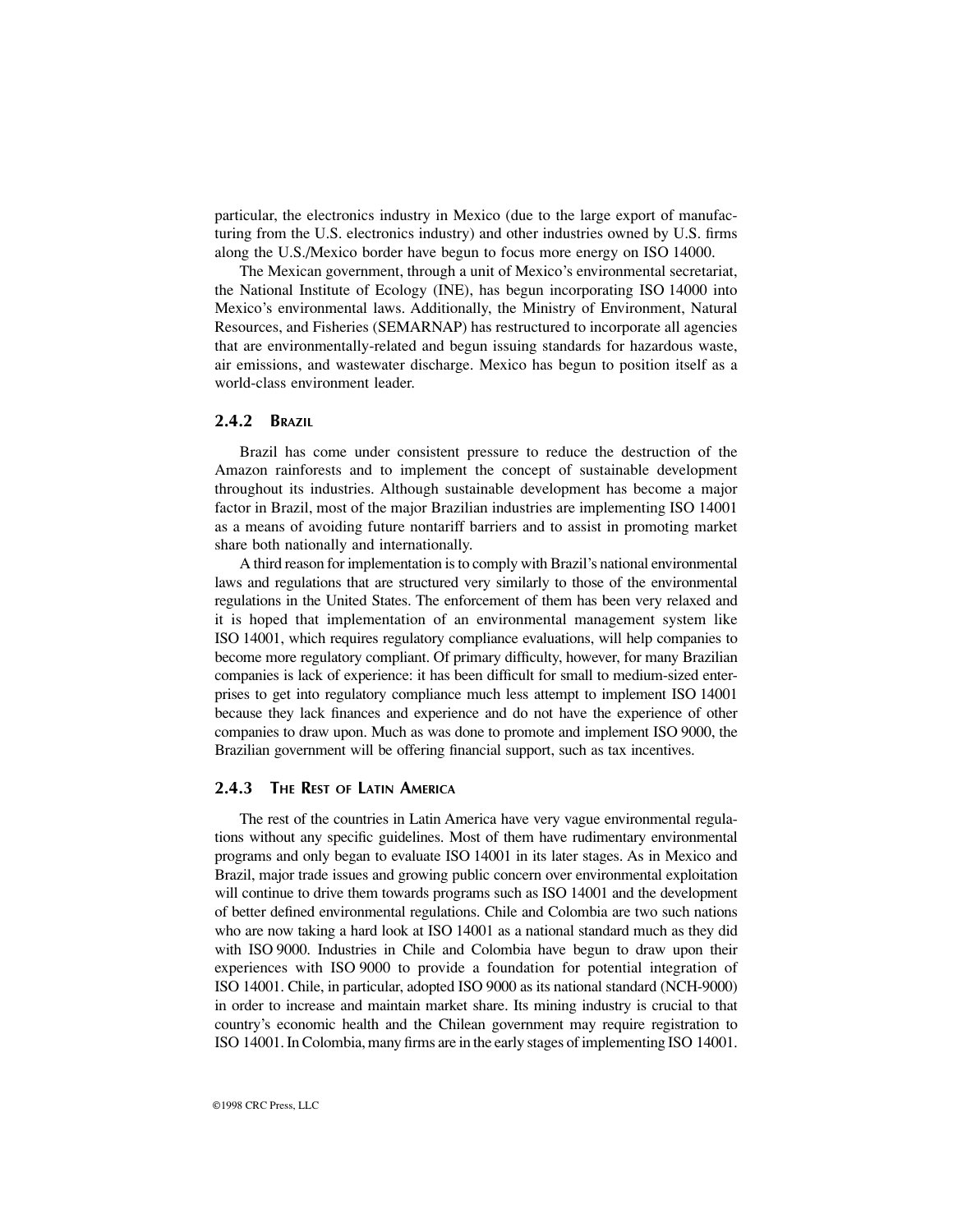Many are using their ISO 9001 certification procedure as a foundation to work from as they go through the environmental management system process.

Most of the remaining Latin American countries, such as Argentina, do not have a government system that forces a company to implement any kind of environmental program. Additionally, registration to ISO 9000 is almost seen as a last minute implementation in order to meet a customer deadline. However, due to an everexpanding and increasing role in the global economy, Latin American countries are facing increased pressure to implement not only an environmental management system, but also to catch up with a quality management system (ISO 9000). With the exception of the larger international companies who already have the financial resources to implement ISO 9000 and ISO 14001, failure to do so could create negative financial and economic consequences for a nation.

#### **2.4.4 CANADA**

Canada has been one of the drivers of ISO 14001 primarily because of its significant potential impact on sustainable development (Chapter 3). Because of its large forest industry and fisheries, Canada has been at the forefront and a champion of sustainable development industries. Much of its "wealth" is based on its abundant natural resources and, as such, Canada has placed a high priority on the environment on federal, provincial, territorial, and local levels of government. A strong commitment to ecosystem management is now a priority in most corporate Canadian overall business decision-making.

Canada not only hosted the Montreal Protocol (Chapter 3), but is also the home of the International Institute for Sustainable Development (IISD) which plays a key role in monitoring and developing programs and policies that are concerned with integrating trade and the environment.

#### **2.5 ASIAN/PACIFIC RIM**

The rapid industrialization of the Asian/Pacific Rim has come at an extraordinary pace and has given Japan, Korea, Singapore, Hong Kong, and Taiwan a very modern and westernized style of living. This rapid growth, however, has not only brought prosperity, but it has also impacted their local environments. All of these nations have land constraints due to their size that in turn has created issues concerning overpopulation, available landfill space, and a depletion of natural resources that are already meager at best. These nations are dealing with air, water, and soil pollution, however, in a manner which is quite different from the United States and Europe — using corporate research and development rather than regulatory pressure. With the electronics industries leading the way, registration to ISO 14001 is growing at a rapid pace in this area.

#### **2.5.1 JAPAN**

Much like the rest of the world, the embracing of ISO 14001 has come from major manufacturing and electronic firms. Companies such as Toyota, Matsushita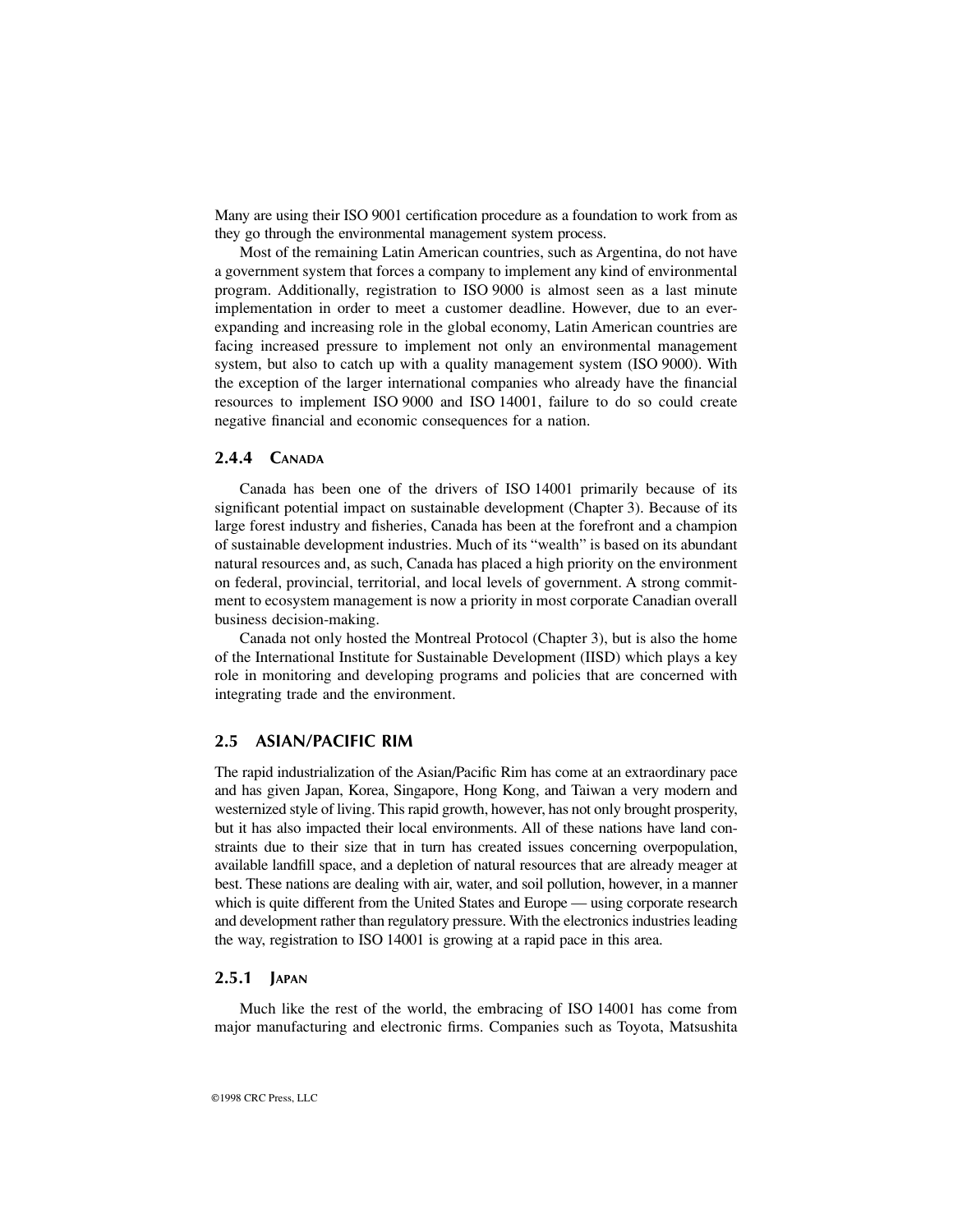Electric Industrial, Sony, Honda, and Asahi Chemicals have had strong environmental management programs in place for some time dating back primarily to the early 1970s. Most of the environmental management programs being implemented by these and other Japanese companies do conform to ISO 14001, despite the fact that ISO 14001 did not exist when implementation of environmental management systems began in the early 1980s. Because of the strength of their environmental management programs, several have indicated they will be seeking self-declaration rather than third party certification for ISO 14001.

Because of this, only a handful of large firms are embracing ISO 14001 and general knowledge of ISO 14001 throughout Japanese industry is very limited. In order to increase awareness and implementation of ISO 14001, the Japanese Ministry of International Trade and Industry (MITI) has stepped up a campaign requesting companies to prepare an ISO 14001-based environmental management system. This request is based on a realization that environmental problems extend across borders and can no longer be viewed as just a national concern. MITI is a government department which formulates industrial policy and its standards department promulgates national standards established by the Japanese Industrial Standards (JIS) Committee and disseminates international standards.<sup>5</sup>

This awareness and concern also has led the Japan Federation of Economic Organizations, also known as the Keidanren, to develop its Global Environment Charter (Appendix G). The charter has the basic philosophy that "a company's existence is closely bound up with the global environment as well as with the community it is based in." By using quality control techniques such as root cause analysis and continuous improvement, Japan has placed more emphasis on research and development techniques to deal with its environmental issues rather than placing heavy emphasis on issuing stringent regulations. Ensuring that environmental concerns are part of a product or process design review ensures that product stewardship becomes ingrained in their manufacturing and national philosophy.

#### **2.5.2 AUSTRALIA**

Australia became one of the very first countries to adopt ISO 14001 after it was elevated to Draft International Standard. By mid-August 1996, 30 Australian companies had become certified to either ISO 14001 or BS 7750. This same month, however, the Australian government decreed that companies seeking government contracts would no longer need to be certified to ISO 9000. This contradicts the plans of other governments who are stepping up requirements for ISO 9000 certification for the procurement process. This news is naturally expected to be extended to ISO 14001.

The Australian government has indicated that its intent was to give small to medium-sized (SMEs) companies a better chance at being awarded government contracts against the larger companies. As of early 1997, however, very few companies in Australia are implementing ISO 14001. One of the reasons behind this has been Australia's general view of ISO Standards — they are "rules" and not voluntary standards<sup>6</sup>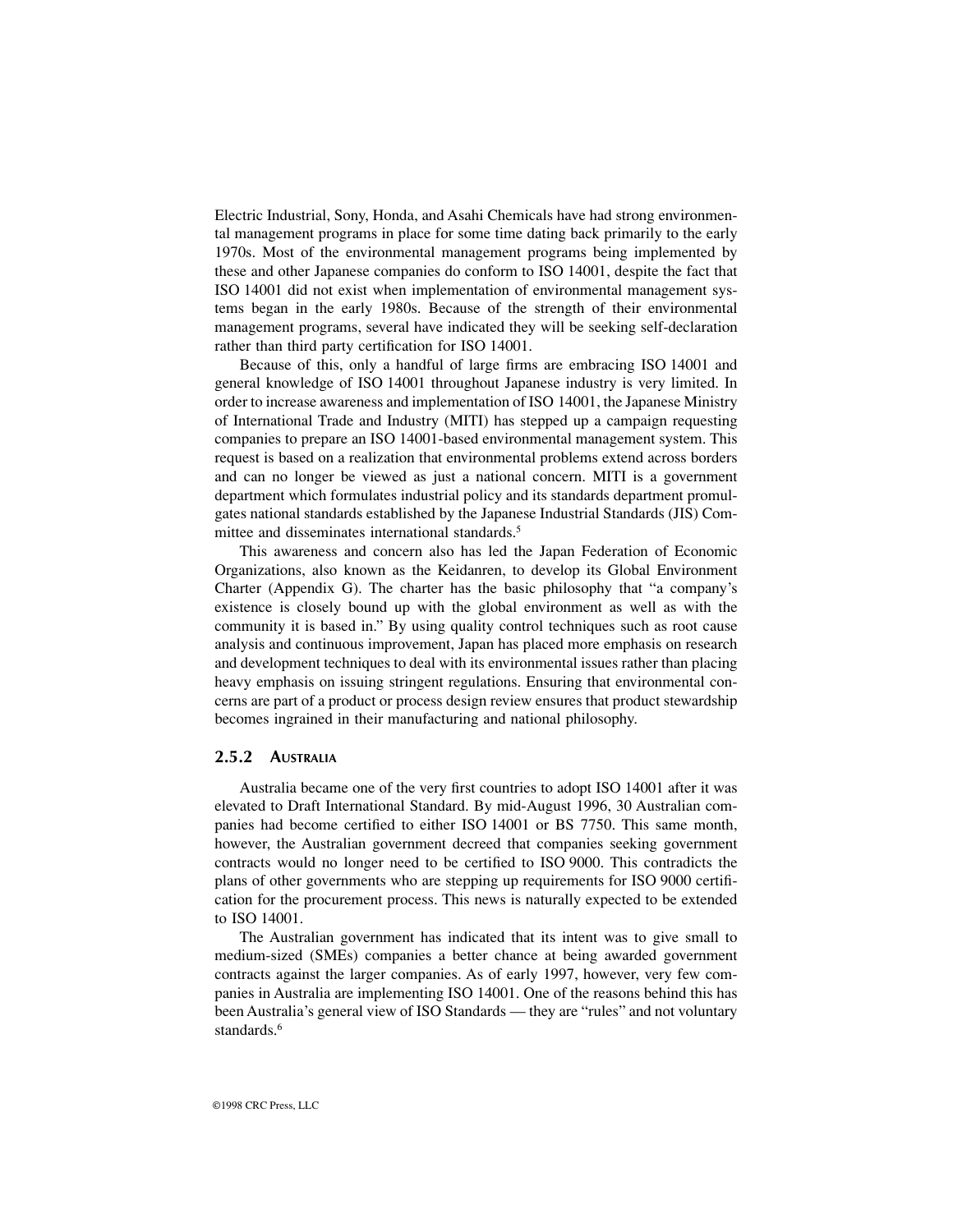#### **2.5.3 HONG KONG**

In contrast to Australia, the Hong Kong government has mandated that all consulting firms and contractors who conduct business with the government totaling >\$1.25M must have ISO 9001/9002 certification with the expectation of the same requirement for ISO 14001 not far behind.

As in most of the developed areas of the world, Hong Kong's larger firms, based on their experience with ISO 9000, recognize ISO 14001 will be a requirement for conducting international business. Several of these large firms have been sending out questionnaires asking their suppliers for information regarding their environmental management programs, if any. It is expected that this information will be used to give suppliers who have environmental management systems in place preferential treatment for contracts and general business.

#### **2.5.4 TAIWAN**

As was discussed at the beginning of this section, Taiwan is faced with an evergrowing dilemma in regards to land restrictions. As the second most densely populated country in the world, Taiwan is constantly challenged with the question as to where to dispose of its waste. Economic prosperity has brought an increase in industrial waste, household waste, and an increase in automobiles and its resultant air pollution.

Taiwan created its own Environmental Protection Agency (EPA) in 1987 to deal with these problems and although enforcement has been strict, compliance from all sectors has been a tough battle. Apart from a few major industries, the incentive to prevent pollution on the island of Taiwan has not taken hold, especially among the general population. Due to the lack of general municipal landfills and incinerators, solid waste continues to pile up on street curbs and trash litters many streets, especially outside Taipei. It has been estimated that >75% of Taiwan's solid waste ends up in landfills — this could be reduced through recycling and management of household waste. But dealing with and managing the problem is a monumental task. The need to build more incinerators has been met with a "Not In My Back Yard" response and educating the general public on the need to sort trash and thus minimize landfill is not being accepted. Although ISO 14001 is being pushed through industry, it will not address the core of Taiwan's problem.

#### **2.6 TOTAL QUALITY ENVIRONMENTAL MANAGEMENT**

As was stated earlier in Chapter 1, Total Quality Environmental Management (TQEM) has come about as a result of applying the philosophy of Total Quality Management to Environmental Management. Total Quality Management has helped advance the integration of environmental issues into everyday business thinking and has shown business leadership that environmental management provides an opportunity and not a problem.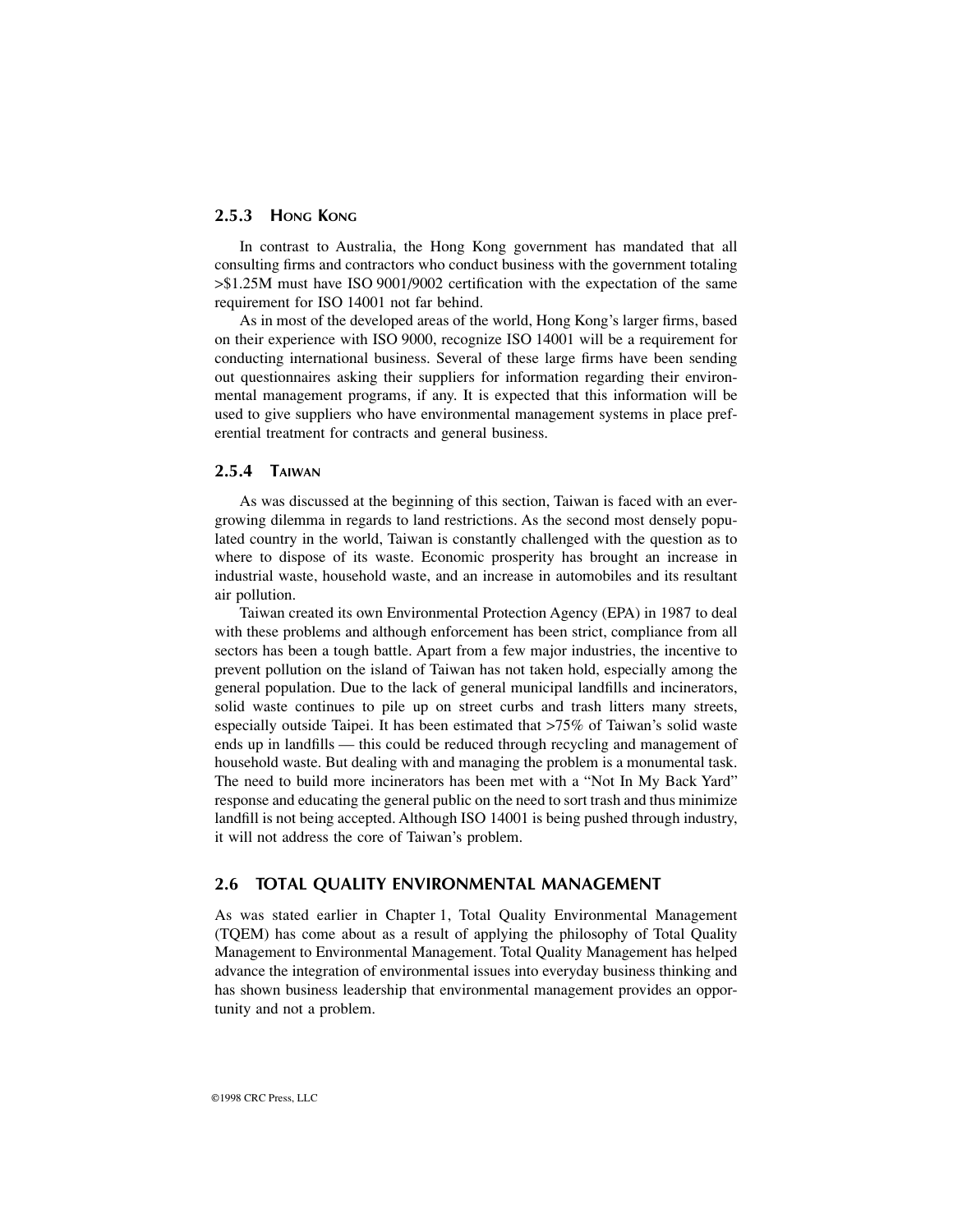| Principle                          | TOM Focus +                                                                              | $EM$ Focus $=$                                                      | <b>TOEM Focus</b>                                                       |
|------------------------------------|------------------------------------------------------------------------------------------|---------------------------------------------------------------------|-------------------------------------------------------------------------|
| 1. Management<br>Responsibility    | Sets an "example" and<br>takes the lead                                                  | Management<br>responsible by law for<br>impacts                     | Concerned environmental<br>citizen                                      |
| 2. Training                        | Skill improvement of<br>worker enhances<br>contribution to the<br>business               | Skilled worker has great<br>impact on protecting the<br>environment | Greater impact on business<br>and less impact on<br>environment         |
| 3. Process<br>Yields               | Waste is a "defect"                                                                      | Reduce waste to protect<br>the environment                          | Environmental impacts are<br>"defects"                                  |
| 4. Continuous<br>Improvement       | Proactive approach to<br>corrective action                                               | Reactive approach to<br>corrective action                           | Proactive evaluation of<br>environmental impact                         |
| 5. Structure and<br>Responsibility | Cross-functionality                                                                      | Focused responsibility                                              | Cross-functional and wider<br>focus of responsibility                   |
| 6. Customer<br>Satisfaction        | Customer is always<br>"right"                                                            | Compliance driven                                                   | Protecting community is<br>the "right thing to do"                      |
| 7. Employee<br>Commitment          | All individuals<br>understand the goal                                                   | Some understand goal-<br>"forced" commitment                        | All are committed due to<br>personal concerns                           |
| 8. Statistical<br>Analysis         | Root cause analysis<br>and prioritization                                                | Emissions and discharge<br>monitoring                               | Analysis used to prioritize<br>and minimize emissions<br>and discharges |
| 9. Customers                       | $Internal -$<br>Employees<br>$External -$<br>Consumers:<br>Distributors;<br>Stockholders | External — Regulatory<br>Agencies; Neighbors<br>and Community       | Customer is "everyone"<br>and the surrounding<br>environment            |

# **TABLE 2.4 TQM and EM Integration**

Table 2.4 shows how the principles of Total Quality Management plus Environmental Management equals Total Quality Environmental Management (TQM +  $EM = TQEM$ ).

## **2.7 CONCLUSION**

In contrast to the quality movement, the environmental movement has been received and embraced much differently. Even within the so-called "developed" countries, the attention given to the environment has been very diverse. From an environmental standpoint, "developed" nations can be separated into three subcategories: a fully *developed* environmental program (with its strict regulatory requirements such as in the United States and the European Union), a *developing* program (such as in Brazil where a regulatory framework is in place, but application and enforcement are